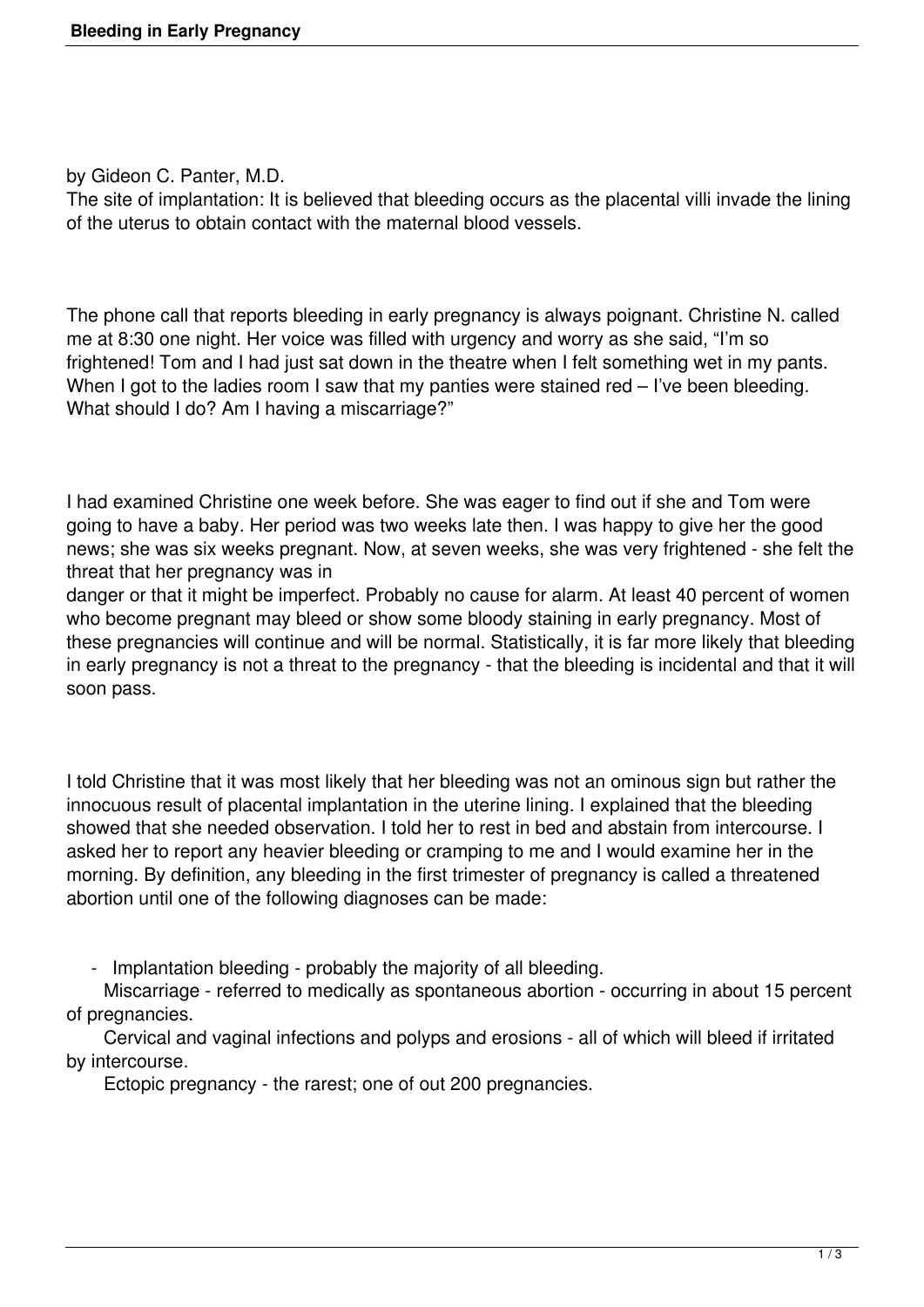The pelvic examination for bleeding in the first trimester of pregnancy is essential for making the diagnosis. This is perfectly safe and does not harm the fetus. Sometimes, by coincidence, a miscarriage that was destined to occur anyway will happen after the examination. But the examination does not cause the miscarriage.

Infections and Polyps: The pelvic examination would show whether the bleeding originated in the uterus itself, the cervix or the vagina. If a vaginal or cervical infection were present, we would institute treatment to soothe the swollen tissues and stop the bleeding. A cervical polyp is usually a benign growth and needs no treatment. It will usually stop bleeding when the irritation clears up, and it frequently gets pulled off the cervix during the delivery.

Ectopic Pregnancy: The rarest cause (of bleeding in early pregnancy). When conception occurs outside of the uterus (usually within one of the Fallopian tubes), it is called an ectopic pregnancy. Because it is an abnormal pregnancy, the lining of the uterus is not properly maintained. The lining sheds a bit, and this causes a great deal of pain in the affected tube and because of internal bleeding from the tube, fainting is common. Pelvic examination shows a growing enlargement in the tube that holds the pregnancy. (This can also be shown with sonography.) Since there is a great danger of internal bleeding, an ectopic pregnancy In the morning, Christine reported, "It's just some brown staining now." She was having no pain or cramps. Her pelvic examination showed no infection or polyps. There was a slight maroon staining coming from the cervical opening. The cervix was tightly closed — no dilation was taking place. Arid there was no mass in the region of either Fallopian tube.

Normal implantation Bleeding: Statistically, and by the turn of events, it was most likely that this bleeding represented the phase of active placental implantation. As the placenta forms and expands, finger-like projections, called villi, develop. These placental villi invade the lining of the mother's uterus to establish contact with the mother's blood vessels. This is the normal system, which must develop so that nutrients will be able to pass from the mother's circulation to the tiny blood vessels in the villi. From here the blood flows to the fetus via the umbilical cord. As the villi invade the uterine lining, they may cause a break or rupture in a tiny blood vessel of the uterus. Blood may then seep out for a while, until natural healing takes place. But when the implantation bleeding occurs, neither the doctor nor the pregnant woman call tell whether the pregnancy will be healthy or whether it will soon abort. With the passage of time, one can see if the

bleeding stops, as it should with implantation bleeding, or whether the bleeding progresses and the telltale cramps of miscarriage appear.

Abnormal Pregnancies: destined to miscarry. In 1943, A.T. Mertig and W.H. Sheldon published their study of 1,000 spontaneous abortions. They showed that the embryo was degenerated or absent in 49 percent of the women with spontaneous abortions. Three percent had embryos